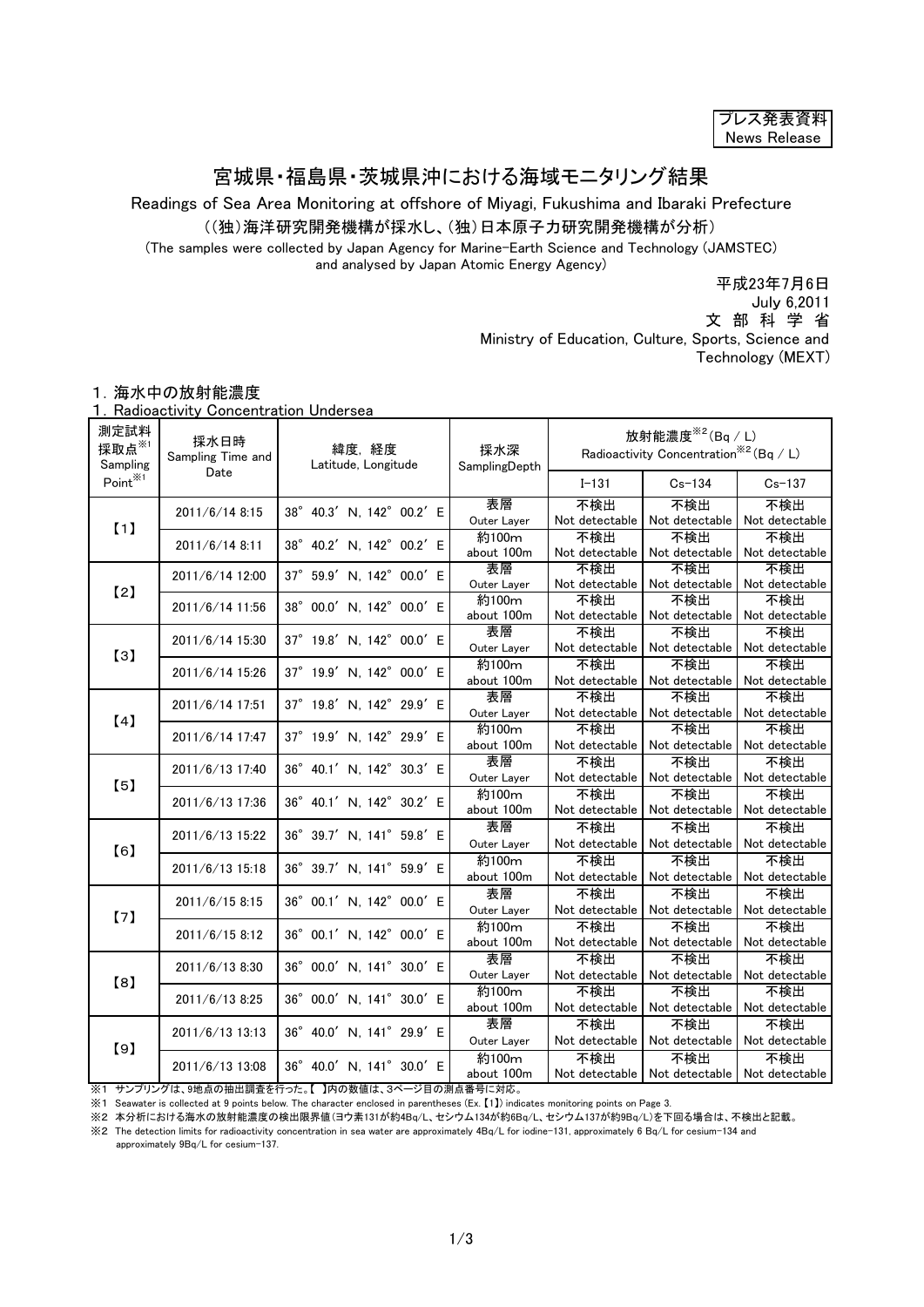| 測定試料<br>採取点 $*$<br>Sampling | 採水日時<br>Sampling Time and<br>Date | 緯度,経度<br>Latitude, Longitude | 採水深<br>SamplingDepth | 放射能濃度(Bq/L)<br>Radioactivity Concentration (Bq / L) |                       |                       |
|-----------------------------|-----------------------------------|------------------------------|----------------------|-----------------------------------------------------|-----------------------|-----------------------|
| $Point^{\divideontimes 1}$  |                                   |                              |                      | $Te-132$                                            | $I - 132$             | $I - 133$             |
| (1)                         | 2011/6/14 8:15                    | 38° 40.3' N, 142° 00.2' E    | 表層<br>Outer Layer    | 不検出<br>Not detectable                               | 不検出<br>Not detectable | 不検出<br>Not detectable |
|                             | 2011/6/14 8:11                    | 38° 40.2' N, 142° 00.2' E    | 約100m<br>about 100m  | 不検出<br>Not detectable                               | 不検出<br>Not detectable | 不検出<br>Not detectable |
| [2]                         | 2011/6/14 12:00                   | 37° 59.9' N, 142° 00.0' E    | 表層<br>Outer Layer    | 不検出<br>Not detectable                               | 不検出<br>Not detectable | 不検出<br>Not detectable |
|                             | 2011/6/14 11:56                   | 38° 00.0' N, 142° 00.0' E    | 約100m<br>about 100m  | 不検出<br>Not detectable                               | 不検出<br>Not detectable | 不検出<br>Not detectable |
| [3]                         | 2011/6/14 15:30                   | 37° 19.8' N, 142° 00.0' E    | 表層<br>Outer Layer    | 不検出<br>Not detectable                               | 不検出<br>Not detectable | 不検出<br>Not detectable |
|                             | 2011/6/14 15:26                   | 37° 19.9' N, 142° 00.0' E    | 約100m<br>about 100m  | 不検出<br>Not detectable                               | 不検出<br>Not detectable | 不検出<br>Not detectable |
| [4]                         | 2011/6/14 17:51                   | 37° 19.8' N, 142° 29.9' E    | 表層<br>Outer Layer    | 不検出<br>Not detectable                               | 不検出<br>Not detectable | 不検出<br>Not detectable |
|                             | 2011/6/14 17:47                   | 37° 19.9' N, 142° 29.9' E    | 約100m<br>about 100m  | 不検出<br>Not detectable                               | 不検出<br>Not detectable | 不検出<br>Not detectable |
| [5]                         | 2011/6/13 17:40                   | 36° 40.1' N, 142° 30.3' E    | 表層<br>Outer Layer    | 不検出<br>Not detectable                               | 不検出<br>Not detectable | 不検出<br>Not detectable |
|                             | 2011/6/13 17:36                   | 36° 40.1' N, 142° 30.2' E    | 約100m<br>about 100m  | 不検出<br>Not detectable                               | 不検出<br>Not detectable | 不検出<br>Not detectable |
| [6]                         | 2011/6/13 15:22                   | 36° 39.7' N, 141° 59.8' E    | 表層<br>Outer Layer    | 不検出<br>Not detectable                               | 不検出<br>Not detectable | 不検出<br>Not detectable |
|                             | 2011/6/13 15:18                   | 36° 39.7' N, 141° 59.9' E    | 約100m<br>about 100m  | 不検出<br>Not detectable                               | 不検出<br>Not detectable | 不検出<br>Not detectable |
| [7]                         | 2011/6/15 8:15                    | 36° 00.1' N, 142° 00.0' E    | 表層<br>Outer Layer    | 不検出<br>Not detectable                               | 不検出<br>Not detectable | 不検出<br>Not detectable |
|                             | 2011/6/15 8:12                    | 36° 00.1' N, 142° 00.0' E    | 約100m<br>about 100m  | 不検出<br>Not detectable                               | 不検出<br>Not detectable | 不検出<br>Not detectable |
| [8]                         | 2011/6/13 8:30                    | 36° 00.0' N, 141° 30.0' E    | 表層<br>Outer Layer    | 不検出<br>Not detectable                               | 不検出<br>Not detectable | 不検出<br>Not detectable |
|                             | 2011/6/13 8:25                    | 36° 00.0' N, 141° 30.0' E    | 約100m<br>about 100m  | 不検出<br>Not detectable                               | 不検出<br>Not detectable | 不検出<br>Not detectable |
| [9]                         | 2011/6/13 13:13                   | 36° 40.0' N, 141° 29.9' E    | 表層<br>Outer Layer    | 不検出<br>Not detectable                               | 不検出<br>Not detectable | 不検出<br>Not detectable |
|                             | 2011/6/13 13:08                   | 36° 40.0' N, 141° 30.0' E    | 約100m<br>about 100m  | 不検出<br>Not detectable                               | 不検出<br>Not detectable | 不検出<br>Not detectable |

※1 サンプリングは、9地点の抽出調査を行った。【 】内の数値は、3ページ目の測点番号に対応。

※1 Seawater is collected at 9 points below. The character enclosed in parentheses (Ex. 【1】) indicates monitoring points on Page 3.